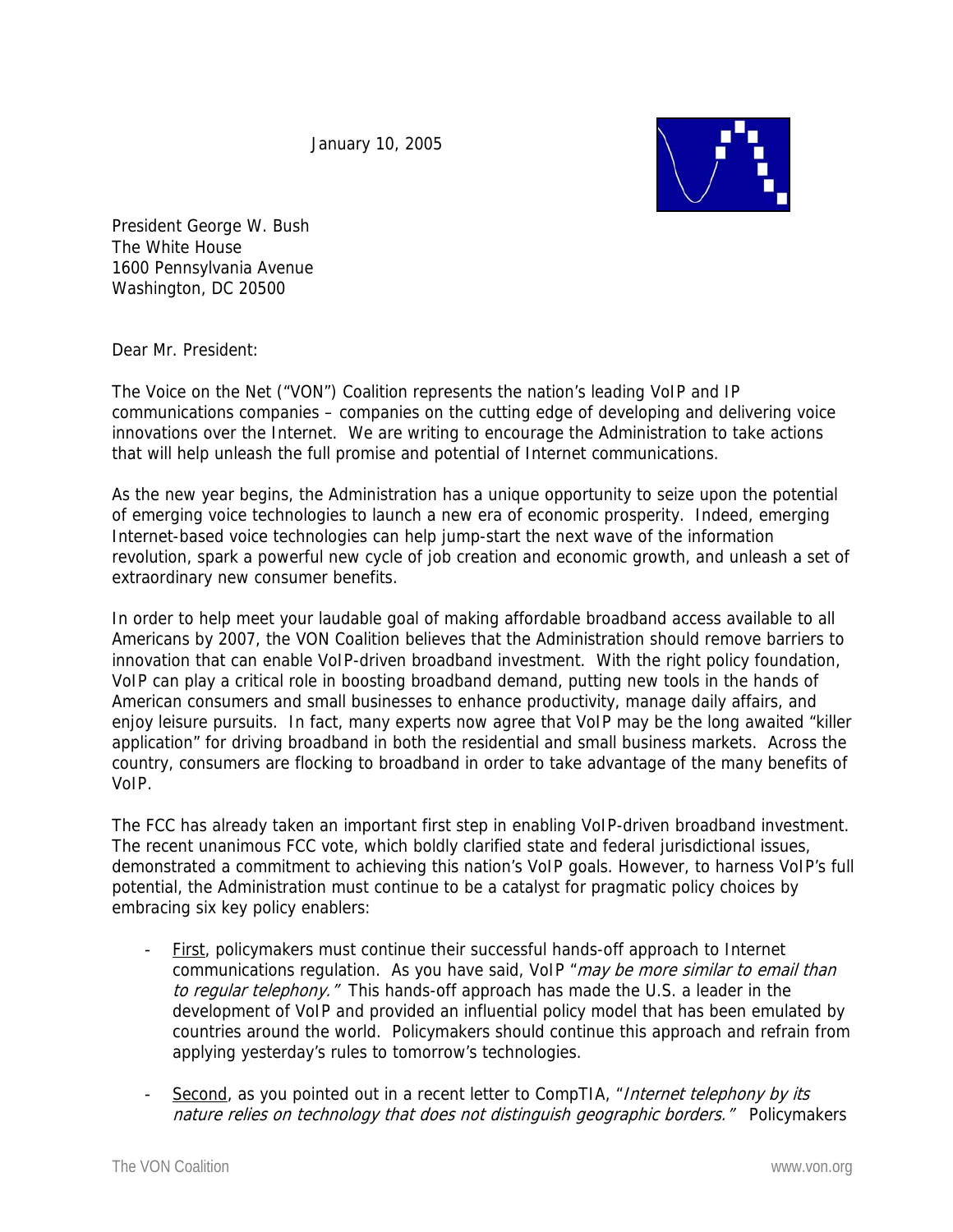must continue to recognize the borderless and global nature of Internet communications by refraining from applying geographically constrained legacy access fees and taxes to these innovative services.

- Third, policymakers must reform access charges (and more generally the plethora of intercarrier compensation regimes) and universal service, rather than simply trying to impose yesterday's legacy rules on new technologies. Consistent with the FCC's jurisdiction order that determined that the public interest would be served by a uniform, national regime for VoIP (as it is impossible to determine geographic endpoints), any compensation reform should establish a uniform national regime that is geographically neutral. In addition, while the FCC is deliberating on long-term inter-carrier compensation reform, the agency should provide further interim clarity in this area by granting the Level 3 petition (which recognizes the fundamental non-geographic nature of VoIP).
- Fourth, policymakers must recognize that VoIP is not another flavor of traditional telephone service – but a new frontier in communications for individuals and businesses alike. VoIP, therefore, requires forward-thinking regulatory approaches. Subjecting this new technology to legacy telecom regulation could mean consumers and businesses will miss out on the innovative new services, increased choices, and better prices that VoIP can deliver. We understand that there are important social policy issues that need to be addressed, but believe these issues can be more effectively addressed without imposing heavy-handed legacy telephone regulations on innovative Internet voice communications. Indeed, policymakers must embrace new forward-thinking industry led solutions for ensuring important public policy goals like 911 access are achieved.
- Fifth, consumers must be allowed certain basic Internet freedoms to use any device, application, or service over the Internet. As FCC Chairman Michael Powell has said, "[t]o realize the innovation dream that IP communications promises" … the Administration "must ensure that a willing provider can reach a willing consumer over the broadband connection." "Ensuring that consumers can obtain and use the content, applications, and devices they choose is critical to unlocking the vast potential of the Internet."
- Sixth, and most importantly, policymakers should focus on how to unleash the benefits of VoIP – including making talking more affordable, businesses more productive, jobs more plentiful, and the Internet more valuable. While VoIP raises many important new policy questions, the most pressing question for today's policymakers is how to ensure that all Americans can take full advantage of the promise and potential of VoIP.

The VON Coalition believes that the potential for a vast new wave of VoIP-led technological innovation is at your doorstep. This transformation will enable consumers to do things never before thought possible, businesses to transform the way they do business, and the economy to become an engine for higher paying information age jobs. Yet, automatically applying legacy regulations designed for a 100-year-old telephone network to new VoIP technologies will stifle innovation and stall these important consumer benefits, including demand for broadband.